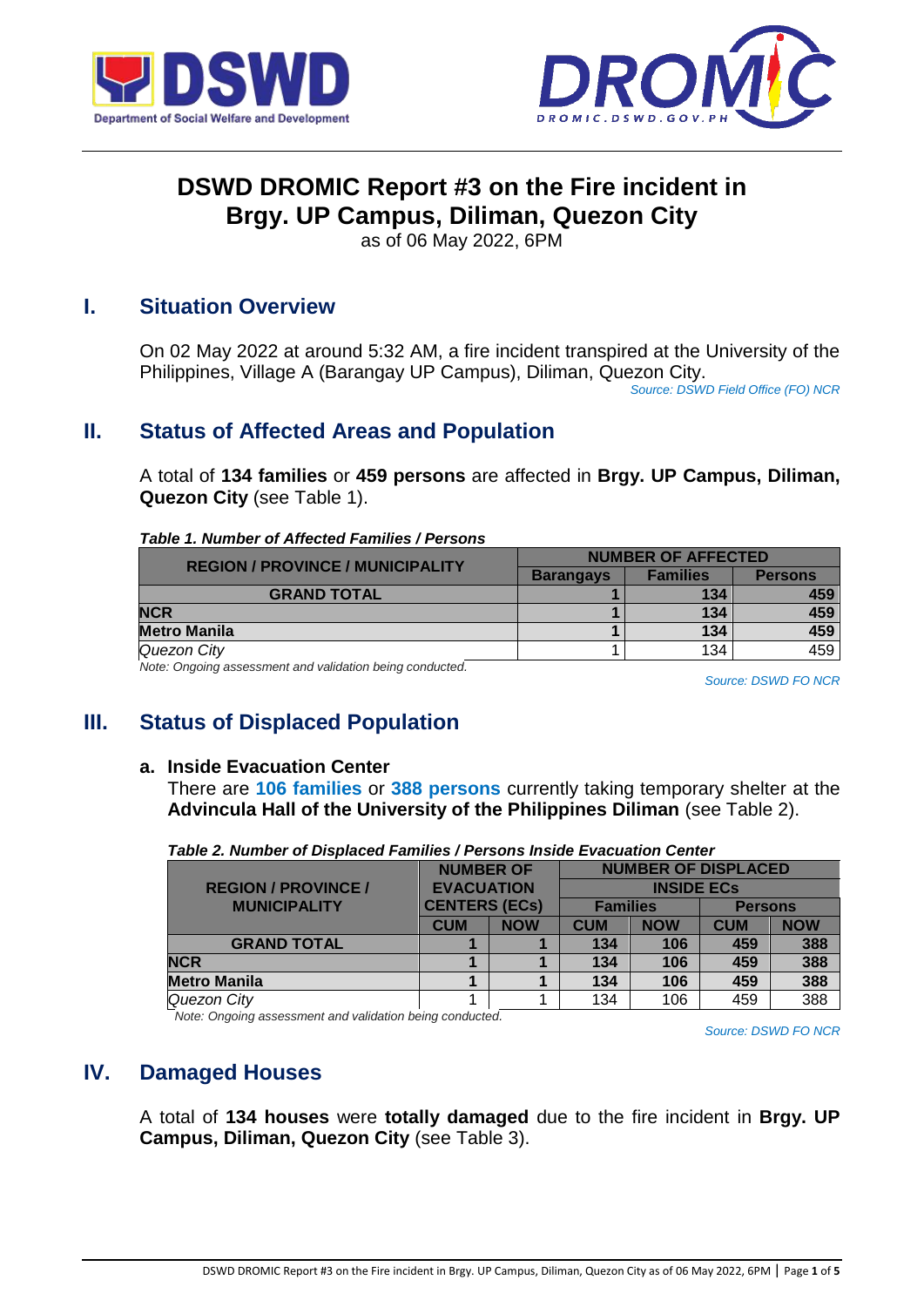



#### *Table 3. Number of Damaged Houses*

| <b>REGION / PROVINCE / MUNICIPALITY</b> | <b>NO. OF DAMAGED HOUSES</b> |         |                  |  |
|-----------------------------------------|------------------------------|---------|------------------|--|
|                                         | Total                        | Totallv | <b>Partially</b> |  |
| <b>GRAND TOTAL</b>                      | 134                          | 134     |                  |  |
| <b>NCR</b>                              | 134                          | 134     |                  |  |
| <b>Metro Manila</b>                     | 134                          | 134     |                  |  |
| Quezon City                             | 134                          | 134     |                  |  |

*Note: Ongoing assessment and validation being conducted.*

*Source: DSWD FO NCR*

### **V. Cost of Humanitarian Assistance Provided**

A total of **₱439,285.00** worth of assistance was provided by **DSWD** to the affected families (see Table 4).

#### *Table 4. Cost of Assistance Provided to Affected Families / Persons*

|                                         | <b>COST OF ASSISTANCE</b> |            |   |             |              |
|-----------------------------------------|---------------------------|------------|---|-------------|--------------|
| <b>REGION / PROVINCE / MUNICIPALITY</b> | <b>DSWD</b>               | <b>LGU</b> |   | NGOS OTHERS | <b>GRAND</b> |
|                                         |                           |            |   |             | <b>TOTAL</b> |
| <b>GRAND TOTAL</b>                      | 439,285.00                |            | - |             | 439,285.00   |
| <b>NCR</b>                              | 439,285.00                |            | - |             | 439,285.00   |
| <b>Metro Manila</b>                     | 439,285.00                |            |   |             | 439,285.00   |
| Quezon City                             | 439,285.00                | -          | - | -           | 439,285.00   |
|                                         |                           |            |   |             |              |

*Source: DSWD FO NCR*

### **VI. Response Actions and Interventions**

### **a. Standby Funds and Prepositioned Relief Stockpile**

|               |                          |                          | <b>STOCKPILE</b>  |                                                | <b>TOTAL</b><br><b>STANDBY</b>         |
|---------------|--------------------------|--------------------------|-------------------|------------------------------------------------|----------------------------------------|
|               | <b>STANDBY</b>           | <b>FAMILY FOOD PACKS</b> |                   | <b>OTHER FOOD</b>                              |                                        |
| <b>OFFICE</b> | <b>FUNDS</b>             | <b>QUANTITY</b>          | <b>TOTAL COST</b> | <b>AND NON-</b><br><b>FOOD ITEMS</b><br>(FNIs) | <b>FUNDS &amp;</b><br><b>STOCKPILE</b> |
| <b>TOTAL</b>  | 14,844,940.34            | 28,248                   | 17,883,247.92     | 236,423,407.83                                 | 269,151,596.09                         |
| DSWD-CO       | 13,679,177.04            | $\overline{\phantom{a}}$ | $\blacksquare$    |                                                | 13,679,177.04                          |
| NRLMB-NROC    | $\overline{\phantom{0}}$ | 24,310                   | 15,388,230.00     | 184,453,771.27                                 | 199,842,001.27                         |
| NRLMB-VDRC    |                          | 829                      | 553,910.00        | 44,412,172.90                                  | 44,966,082.90                          |
| DSWD FO NCR   | 165,763.30               | 3,109                    | 1,941,107.92      | 7,557,463.66                                   | 10,664,334.88                          |

*Note: The Inventory Summary is as of 06 May 2022, 4PM. Replenishment of standby funds for DSWD Central Office and DSWD FO NCR is being processed.*

 *Source: DSWD-DRMB and DSWD-NRLMB*

#### **1. Standby Funds**

- ₱13.68 million Quick Response Fund (QRF) at the DSWD-Central Office.
- **P1.17 million available at DSWD FO NCR.**

#### **2. Prepositioned FFPs and Other Relief Items**

- 25,139 FFPs available in Disaster Response Centers; of which, 24,310 FFPs are at the National Resource Operations Center (NROC), Pasay City and 829 FFPs are at the Visayas Disaster Response Center (VDRC), Cebu City.
- 3,109 FFPs available at DSWD FO NCR.
- P236.42 million worth of other FNIs at NROC, VDRC and DSWD FO NCR warehouses.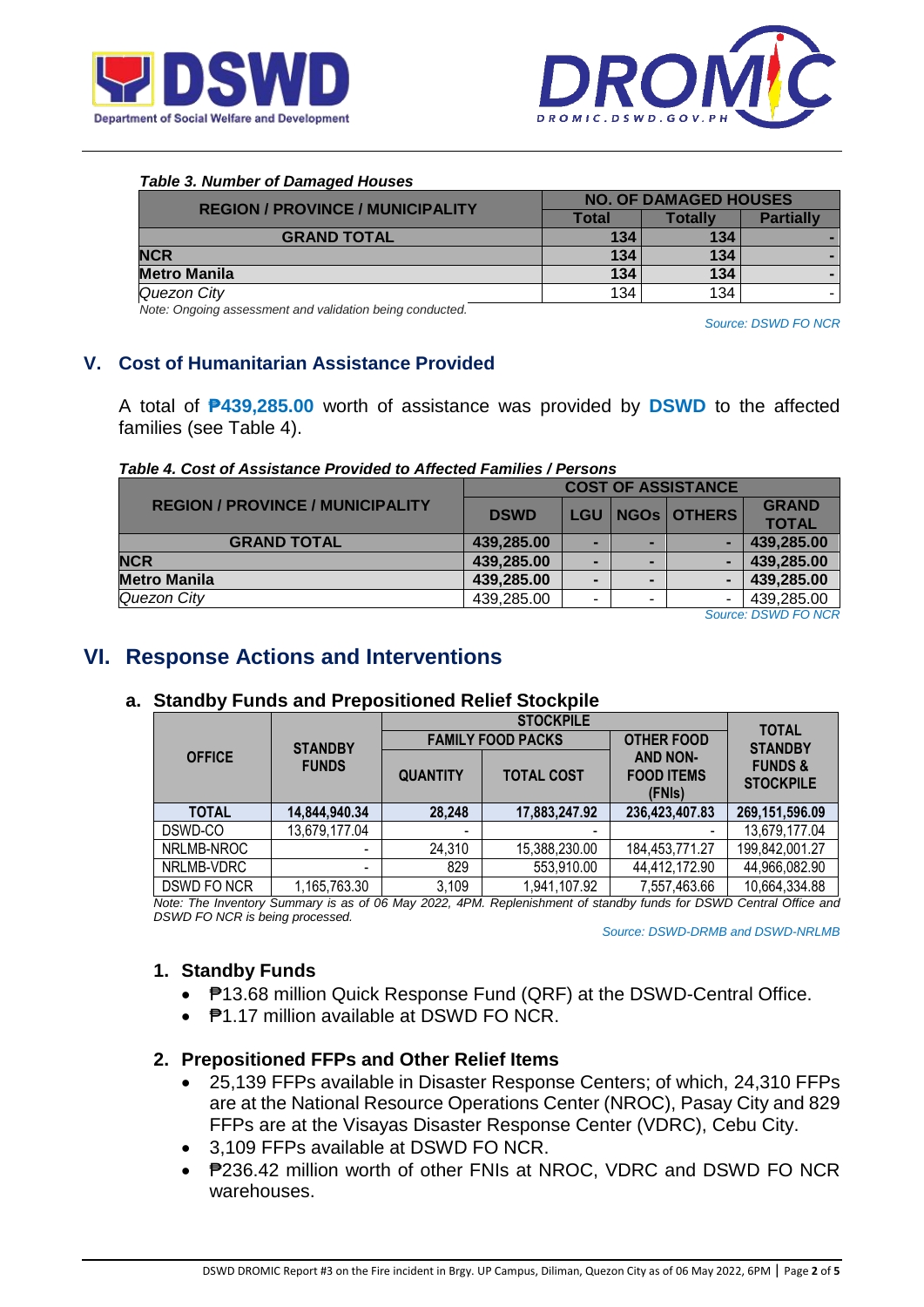



# **b. Food and Non-Food Items (FNIs)**

| <b>DATE</b> | <b>ACTIVITIES</b>                                                                                                                                                                                |
|-------------|--------------------------------------------------------------------------------------------------------------------------------------------------------------------------------------------------|
| 05 May 2022 | DSWD FO NCR provided 110 family kits and 110 hygiene kits to the<br>$\bullet$<br>affected families in coordination with the Social Services and<br>Development Department (SSDD) of Quezon City. |
| 02 May 2022 | The LGU of Quezon City provided hot meals to the affected families<br>through a community kitchen.                                                                                               |

### **c. Camp Coordination and Camp Management (CCCM)**

| <b>DATE</b> | <b>ACTIVITIES</b>                                                                                                                                                                                                                                                                                                                                                                                                                      |
|-------------|----------------------------------------------------------------------------------------------------------------------------------------------------------------------------------------------------------------------------------------------------------------------------------------------------------------------------------------------------------------------------------------------------------------------------------------|
| 02 May 2022 | The Social Services Development Department (SSDD) of Quezon City<br>$\bullet$<br>is continuously conducting intake interviews, master listing,<br>assessment and validation of the affected families using the Disaster<br>Assistance Family Access Card (DAFAC). Also, the same office<br>provided the basic needs of the affected families and ensured that<br>health and safety protocols in evacuation centers are being followed. |

### **d. Other Activities**

| <b>DATE</b> | <b>ACTIVITIES</b>                                                                                                                                                                                                                                                                                                                       |
|-------------|-----------------------------------------------------------------------------------------------------------------------------------------------------------------------------------------------------------------------------------------------------------------------------------------------------------------------------------------|
| 05 May 2022 | Private donors and other government and non-government institutions<br>extended aid in the form of food and non-food items to the affected<br>families.                                                                                                                                                                                 |
| 02 May 2022 | DSWD FO NCR is continuously coordinating with the SSDD of<br>Quezon City for any assistance needed by the affected families.<br>The Disaster Response Management Division (DRMD) of DSWD FO<br>NCR conducted Rapid Damage Assessment and Needs Analysis<br>(RDANA) in the area to determine the immediate relief and response<br>needs. |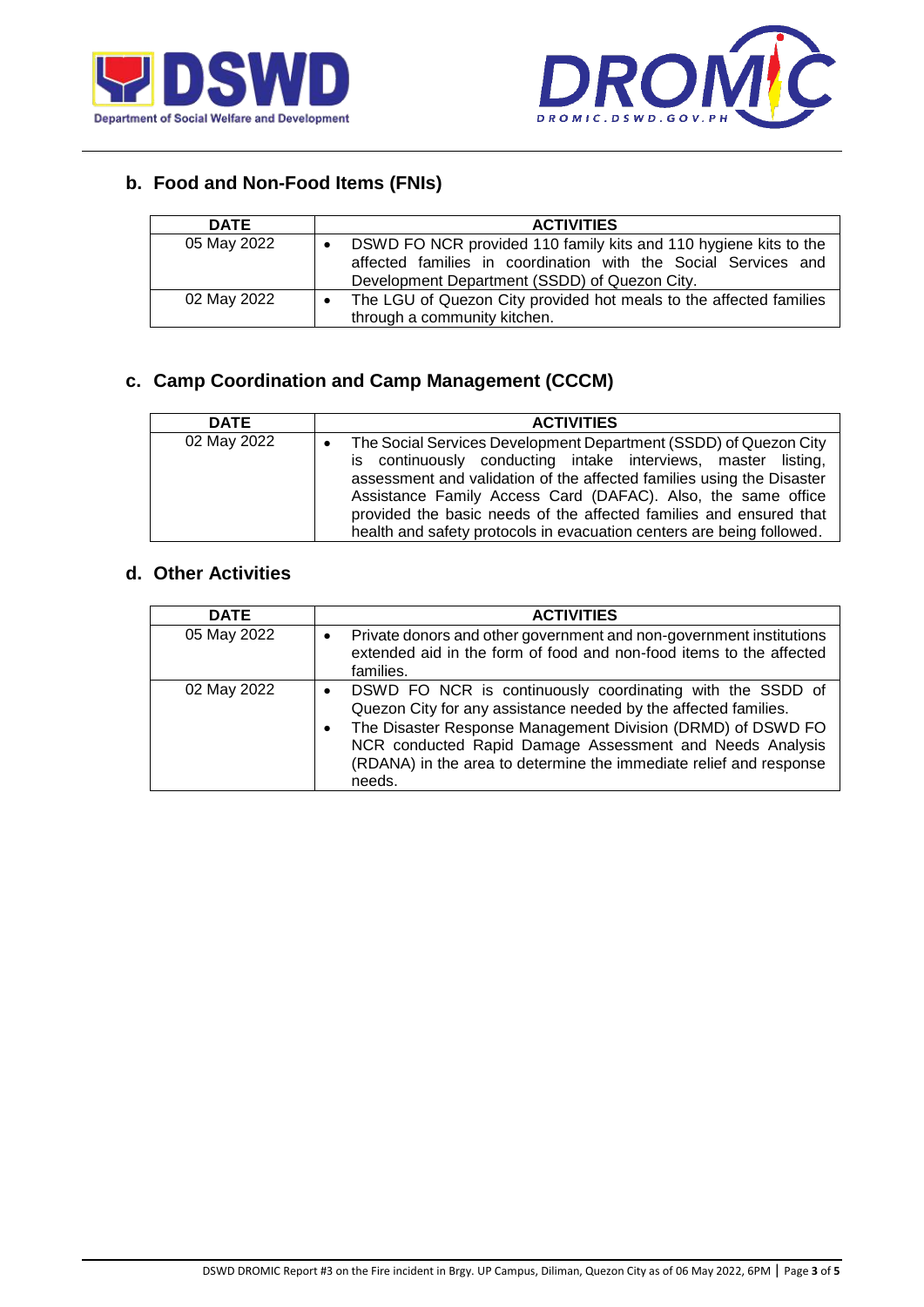



# **VII. Photo Documentation**

#### 02 MAY 2022

DSWD Field Office National Capital Region (NCR) conducts Rapid Damage Assessment and Needs Analysis (RDANA) in Brgy. UP Campus, Diliman, Quezon City.



#### 05 MAY 2022

DSWD Field Office National Capital Region (NCR) distributes family and hygiene kits to the families affected by the fire incident in Brgy. UP Campus, Diliman, Quezon City.